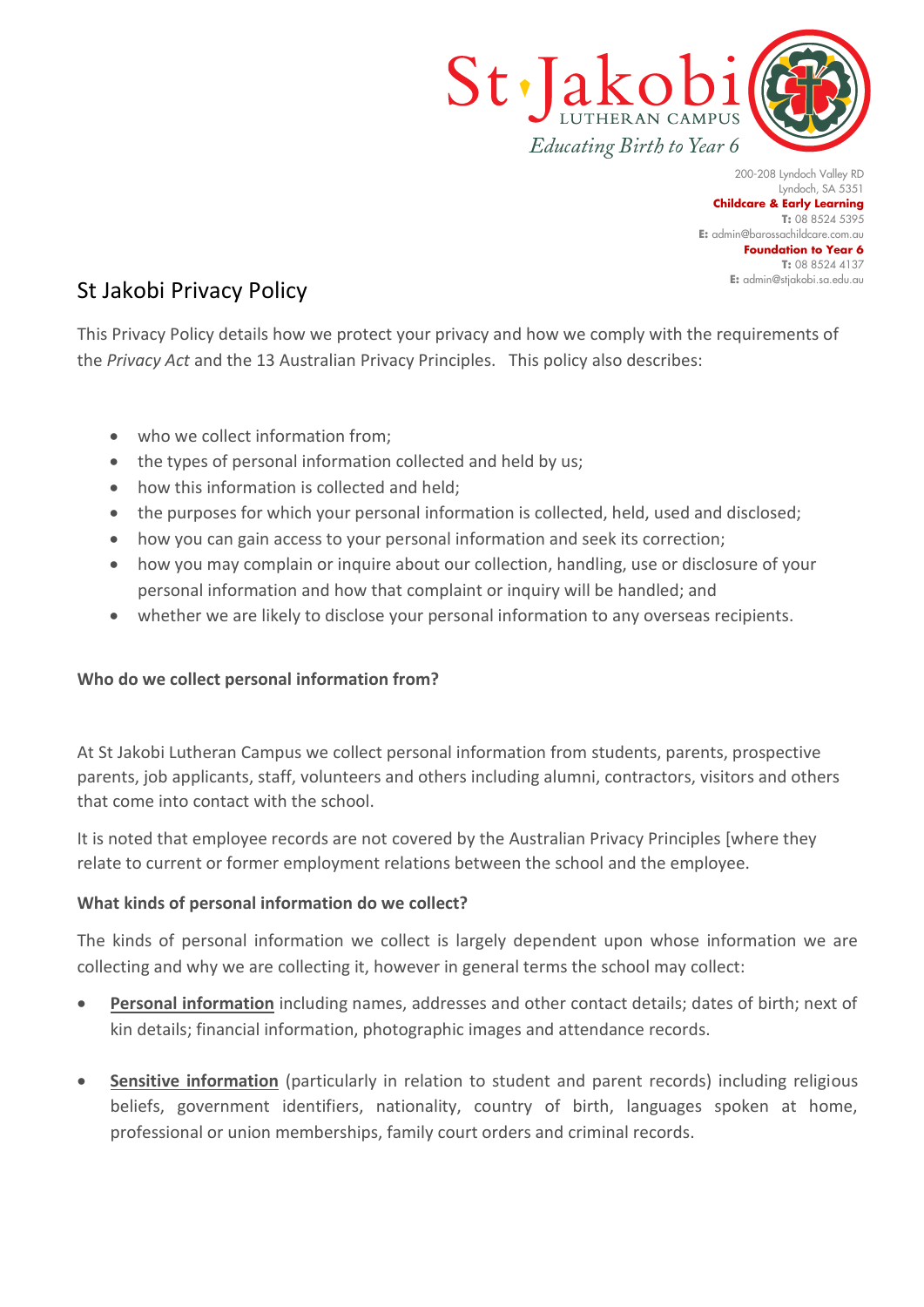

• **Health information** (particularly in relation to student and parent records) including medical records, disabilities, immunisation details, individual health care plans, counselling reports, nutrition and dietary requirements.

# **How do we collect your personal information?**

How we collect personal information will largely be dependent upon whose information we are collecting. If it is reasonable and practical to do so, we collect personal information directly from you.

Where possible the school has attempted to standardise the collection of personal information by using specifically designed forms (e.g. an Enrolment Form or a Health Information Disclosure Form). However, given the nature of our operations, we often also receive personal information by email, letters, notes, over the telephone, in face to face meetings, through financial transactions and through surveillance activities such as the use of CCTV security cameras or email monitoring.

We may also collect personal information from other people (e.g. a personal reference) or independent sources (e.g. a telephone directory), however we will only do so where it is not reasonable and practical to collect the information from you directly.

Sometimes we may be provided with your personal information without having sought it through our normal means of collection. We refer to this as "unsolicited information". Where we collect unsolicited information we will only hold, use and/or disclose that information if we could otherwise do so had we collected it by normal means. If that unsolicited information could not have been collected by normal means then we will destroy, permanently delete or de-identify the information as appropriate.

# **How we use personal information**

We only use personal information that is reasonably necessary for one or more of our functions or activities (the primary purpose) or for a related secondary purpose that would be reasonably expected by you, or to which you have consented.

Our primary uses of personal information include but are not limited to:

- providing education, pastoral care, extra-curricular and health services;
- satisfying our legal obligations including our duty of care and child protection obligations;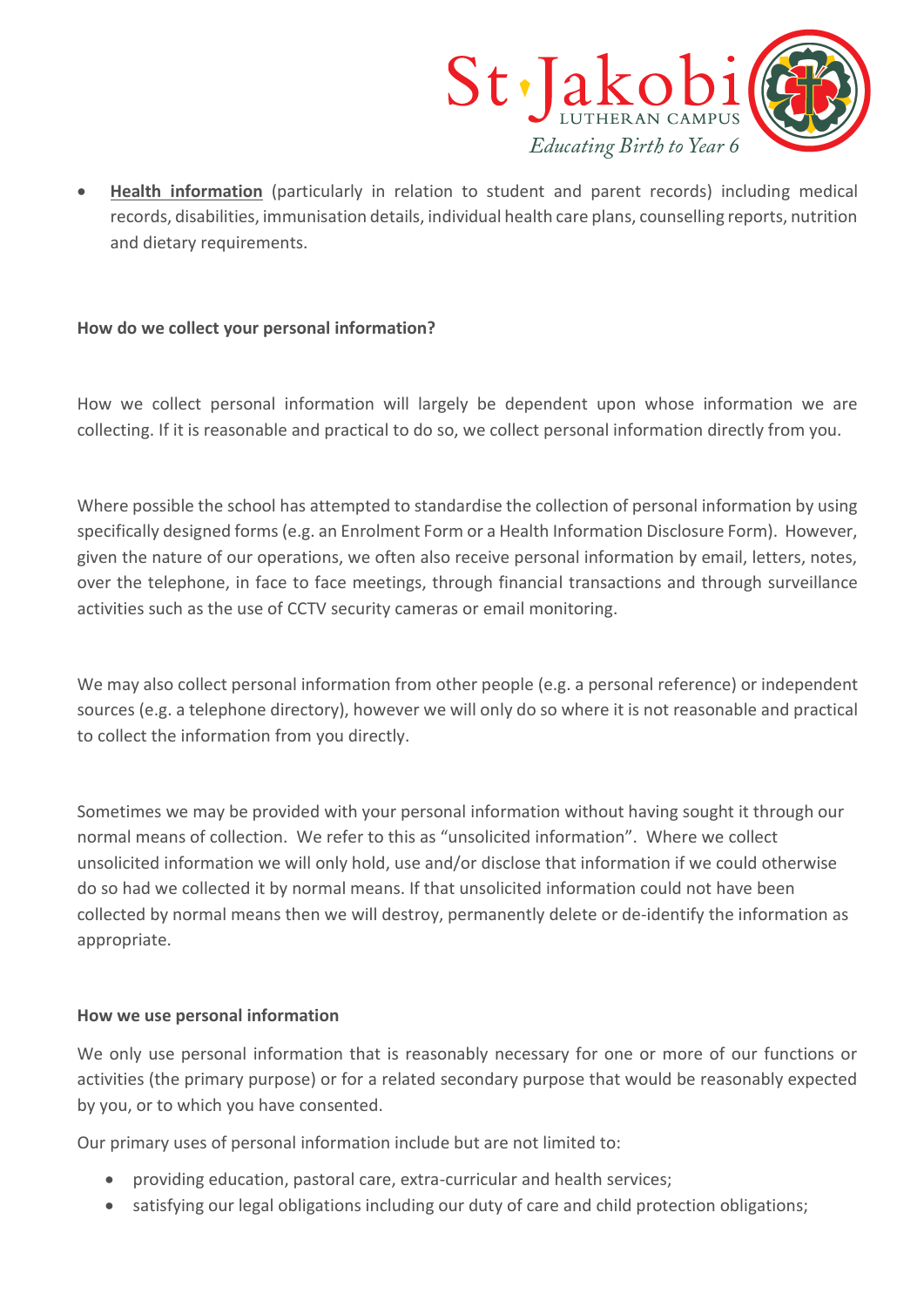

- keeping parents informed as to school community matters through correspondence, newsletters and magazines;
- marketing, promotional and fundraising activities;
- supporting the activities of school associations such as Parents and Friends;
- supporting the activities of the Campus Council;
- supporting community based causes and activities, charities and other causes in connection with the School's functions or activities;
- helping us to improve our day to day operations including training our staff; systems development; developing new programs and services; undertaking planning, research and statistical analysis;
- school administration including for insurance purposes;
- the employment of staff;
- the engagement of volunteers.

We only collect sensitive information reasonably necessary for one or more of these functions or activities, if we have the consent of the individuals to whom the sensitive information relates, or if the collection is necessary to lessen or prevent a serious threat to life, health or safety, or another permitted general situation (such as locating a missing person) or permitted health situation (such as the collection of health information to provide a health service) exists.

If we do not have the relevant consent and a permitted health situation or permitted general situation does not exist, then we may still collect sensitive information provided it relates solely to individuals who have regular contact with the school in connection with our activities. These individuals may include students, parents, volunteers, former students and other individuals with whom the school has regular contact in relation to our activities.

We will only use or disclose sensitive information for a secondary purpose if you would reasonably expect us to use or disclose the information and the secondary purpose is directly related to the primary purpose.

# **Storage and security of personal information**

We store personal information in a variety of formats including on databases, in hard copy files and on personal devices including laptop computers, mobile phones, cameras and other recording devices.

The security of your personal information is of importance to us and we take all reasonable steps to protect the personal information we hold about you from misuse, loss, unauthorised access, modification or disclosure.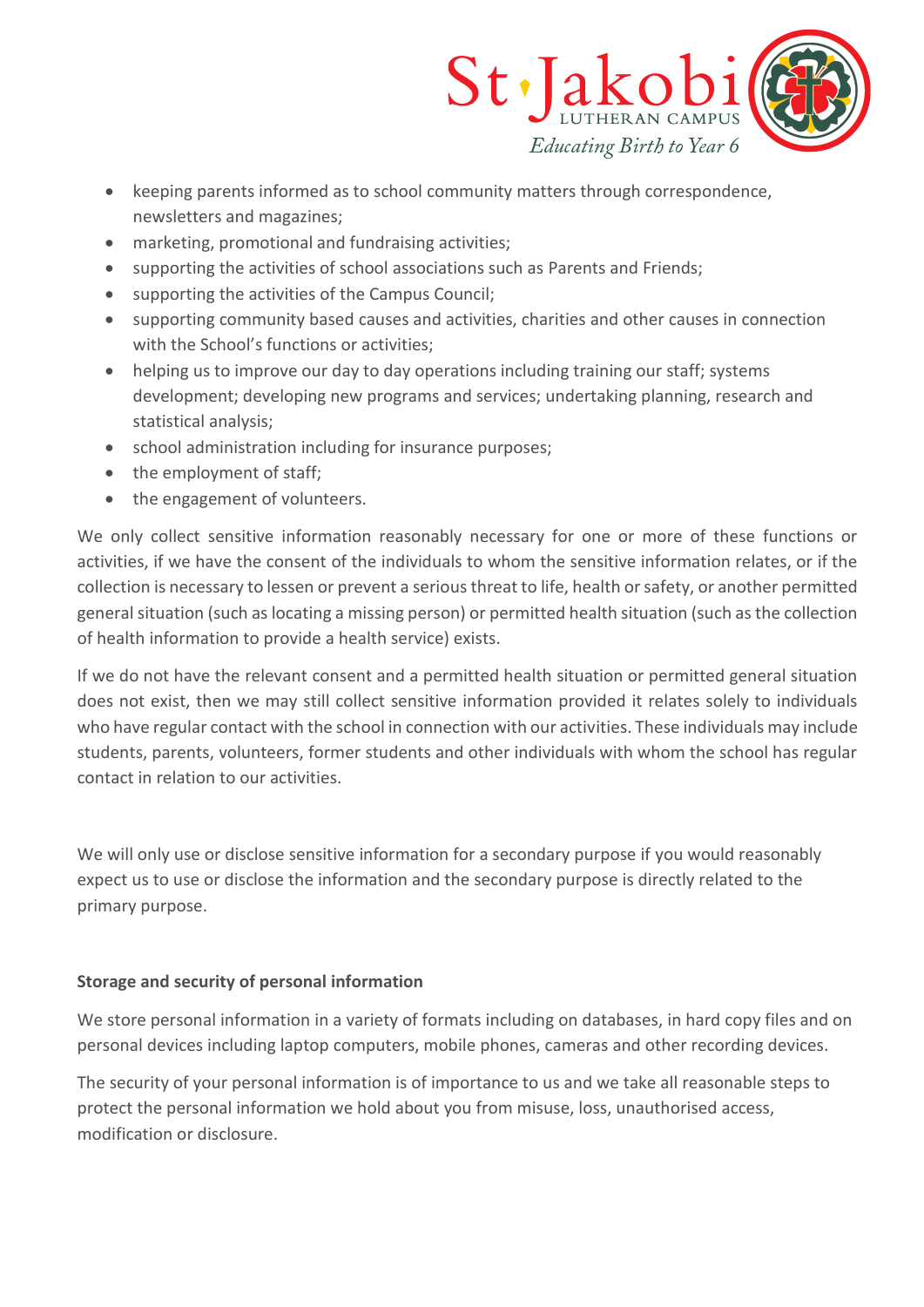

These steps include:

- Restricting access to information on the school databases on a need to know basis with different levels of security being allocated to staff based on their roles and responsibilities and security profile.
- Ensuring all staff are aware that they are not to reveal or share personal passwords.
- Ensuring where sensitive and health information is stored in hard copy files that these files are stored in lockable filing cabinets in lockable rooms. Access to these records is restricted to staff on a need to know basis.
- Implementing physical security measures around the school buildings and grounds to prevent break-ins.
- Implementing ICT security systems, policies and procedures, designed to protect personal information storage on our computer networks.
- Implementing human resources policies and procedures, such as email and internet usage, confidentiality and document security policies, designed to ensure that staff follow correct protocols when handling personal information.
- Undertaking due diligence with respect to third party service providers who may have access to personal information, including cloud service providers, to ensure as far as practicable that they are compliant with the Australian Privacy Principles or a similar privacy regime.

Personal information we hold that is no longer needed is destroyed in a secure manner, deleted or deidentified as appropriate.

Our website may contain links to other websites. We do not share your personal information with those websites and we are not responsible for their privacy practices. Please check their privacy policies.

# **When we disclose personal information**

We only use personal information for the purposes for which it was given to us, or for purposes which are related (or directly related in the case of sensitive information) to one or more of our functions or activities. We may disclose your personal information to government agencies, other parents, other schools, recipients of school publications, visiting teachers, counsellors and coaches, our service providers, agents, contractors, business partners and other recipients from time to time, only if one or more of the following apply:

- you have consented;
- you would reasonably expect us to use or disclose your personal information in this way;
- we are authorised or required to do so by law;
- disclosure will lessen or prevent a serious threat to the life, health or safety of an individual or to public safety;
- where another permitted general situation or permitted health situation exception applies;
- disclosure is reasonably necessary for a law enforcement related activity.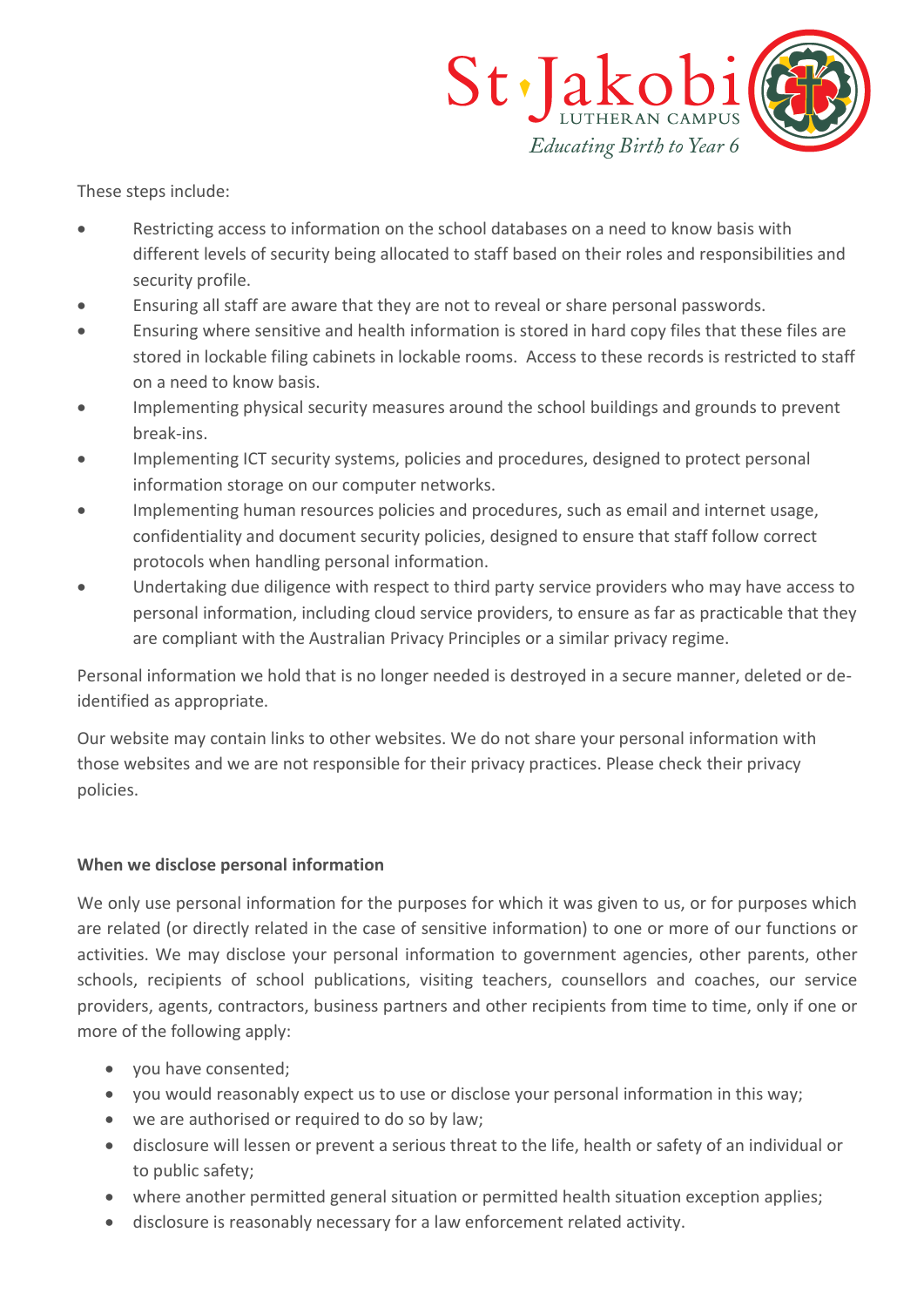

#### **Personal information of students**

The Privacy Act does not differentiate between adults and children and does not specify an age after which individuals can make their own decisions with respect to their personal information.

At St Jakobi Lutheran Campus we take a common sense approach to dealing with a student's personal information and generally will refer any requests for personal information to a student's parents/carers. We will treat notices provided to parents/carers as notices provided to students and we will treat consents provided by parents/carers as consents provided by a student.

We are however cognisant of the fact that children do have rights under the Privacy Act, and that in certain circumstances (especially when dealing with older students and especially when dealing with sensitive information), it will be appropriate to seek and obtain consents directly from students. We also acknowledge that there may be occasions where a student may give or withhold consent with respect to the use of their personal information independently from their parents/carers.

There may also be occasions where parents/carers are denied access to information with respect to their children, because to provide such information would have an unreasonable impact on the privacy of others, or result in a breach of the school's duty of care to the student.

# **Disclosure of personal information to overseas recipients**

We may disclose personal information about an individual to overseas recipients in certain circumstances, such as when we are organising an overseas excursion, facilitating a student exchange, or storing information with a "cloud service provider" which stores data outside of Australia. We will however take all reasonable steps not to disclose an individual's personal information to overseas recipients unless:

- We have the individual's consent (which may be implied); or
- We have satisfied ourselves that the overseas recipient is compliant with the Australian Privacy Principles, or a similar privacy regime; or
- We form the opinion that the disclosure will lessen or prevent a serious threat to the life, health or safety of an individual or to public safety; or
- We are taking appropriate action in relation to suspected unlawful activity or serious misconduct

#### **How we ensure the quality of your personal information**

We take all reasonable steps to ensure the personal information we hold, use and disclose is accurate, complete and up to date. These steps include ensuring that the personal information is accurate, complete and up to date at the time of collection and when using or disclosing the personal information. On an ongoing basis we maintain and update personal information when we are advised